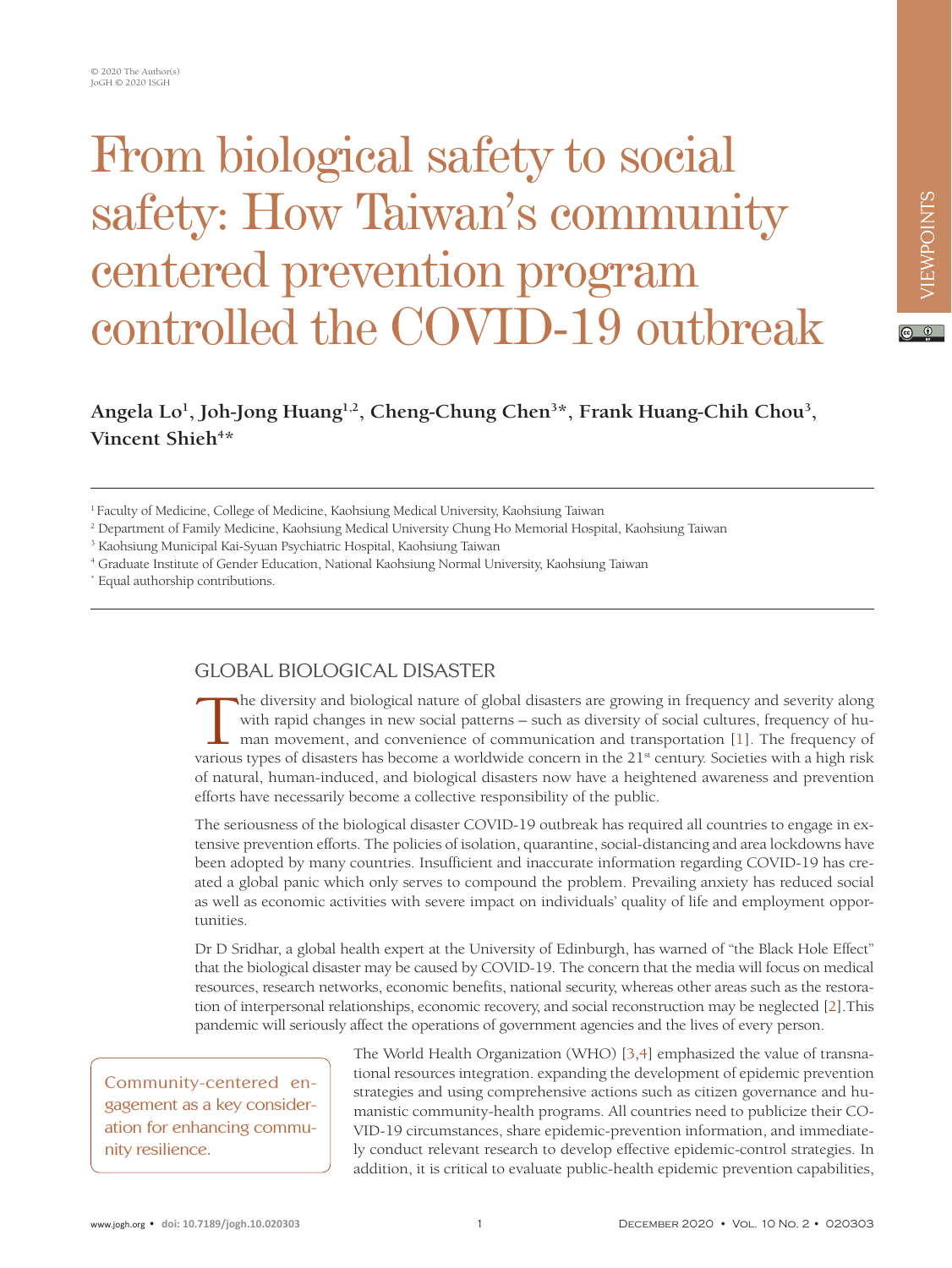Community epidemic-prevention measures can be effective on the basis of biological safety and social safety. President Tsai Ingwen indicates the successful epidemic control have made Taiwan become an island of resilience.

organize required resources for disease prevention, deescalate political conflicts, address issues of government coercion, and support community health self-management [[5](#page-2-4)].

#### COMMUNITY-CENTERED ENGAGEMENT

Public health is an inter-disciplinary field which is informed by academic research in medical, educational, economic, political and cultural areas. One area of specialization is synthesizing

this research into strategies to improve human health. Including information and resources to address epidemic prevention. During the influenza outbreak in 2017, WHO [\[6\]](#page-2-5) published the "Pandemic Influenza Risk Management" document which highlighted different social-cultural contexts and relationship dynamics that result in people having different perceptions of risks and various trusted sources of health advice.

It is critical that medical services, epidemic specializations and community awareness efforts work together in understanding the epidemiologic triangle. This need is especially urgent in times of rising threats, such as infectious diseases, that deeply affect lifestyles and threaten human survival. Combining comprehensive risk management, all-hazards, multisectoral and multidisciplinary approaches can establish trust based on cooperation and effective communicative systems that empower community awareness. With people-centered communal engagement, we can allocate and make efficient use of local resources in carrying out the risk assessments and establishing community resilience. Thus, we can effectively eliminate the threat of infectious diseases. The major outbreak of infectious diseases deeply impacts national security, the economy, culture and vulnerabilities in the health systems. WHO listed COVID-19 community risk management as a key consideration for enhancing community resilience and practicing sustainable development in epidemic-prevention community building in the Risk Communication and Community Engagement Action Plan Guidance [\[7\]](#page-3-0). The COVID-19 pandemic currently poses a global threat. Without vaccines or effective drugs, measures based on biological safety, such as quarantine, sanitation, and sterilization, are the prevention strategies currently available. Taiwan employs quarantine as a biologicalsafety strategy to intercept infected individuals from overseas and isolate them from their communities.

### FROM BIOLOGICAL SAFETY TO SOCIAL SAFETY

To strengthen the efficiency of hospital and community disease prevention, Taiwan has established a system for epidemic-prevention indicators and risk management. Artificial intelligence technology has been employed to provide information on disease conditions and prevention and to implement a name-based system for purchasing face masks. An "epidemic- prevention name list" was established using cloud data provided by the Health Insurance Department and National Immigration Agency. In this system, patients' travel histories can be immediately obtained using their health insurance cards. The National Health Command Center rapidly compiles epidemic information and feedback from communities. The Center organizes and enforces the Local Government Self-Quarantine and Isolation Care Service Plan to ensure that citizens are supported in daily living, mental health, and medical services [[8\]](#page-3-1). It also implements community- oriented quarantine and isolation measures [\[9](#page-3-2)]. Nevertheless, when addressing the threat of CO-VID-19 community spread, epidemic-prevention measures have mainly emphasized expertise in disaster management, whereas community mobilization, citizen participation, and community partnerships during biological disasters have not been stressed. Consequently, the epidemic prevention measures based on subjective community awareness and supportive mutual care systems have not been able to address changes in the epidemic situation. Hence, local clinics and communities generate social anxiety because of insufficient psychological safety.

Community prevention measures cannot be effective merely through identifying suspected cases and implementing transmission risk controls on the basis of biological safety alone. Patients with mild symptoms and those they had contact with are difficult to identify without combined biological and social epidemic-prevention standards. The COVID-19 community epidemic-prevention operation model should include the concept of social safety. This should enable basic-level clinical workers to monitor treatment and epidemic-prevention strategies with mutual support from communities. To enhance community infection prevention efficacy, both direct and indirect outreach approaches are important. Video-streaming consultations and home visits can be conducted using artificial intelligence, and commu-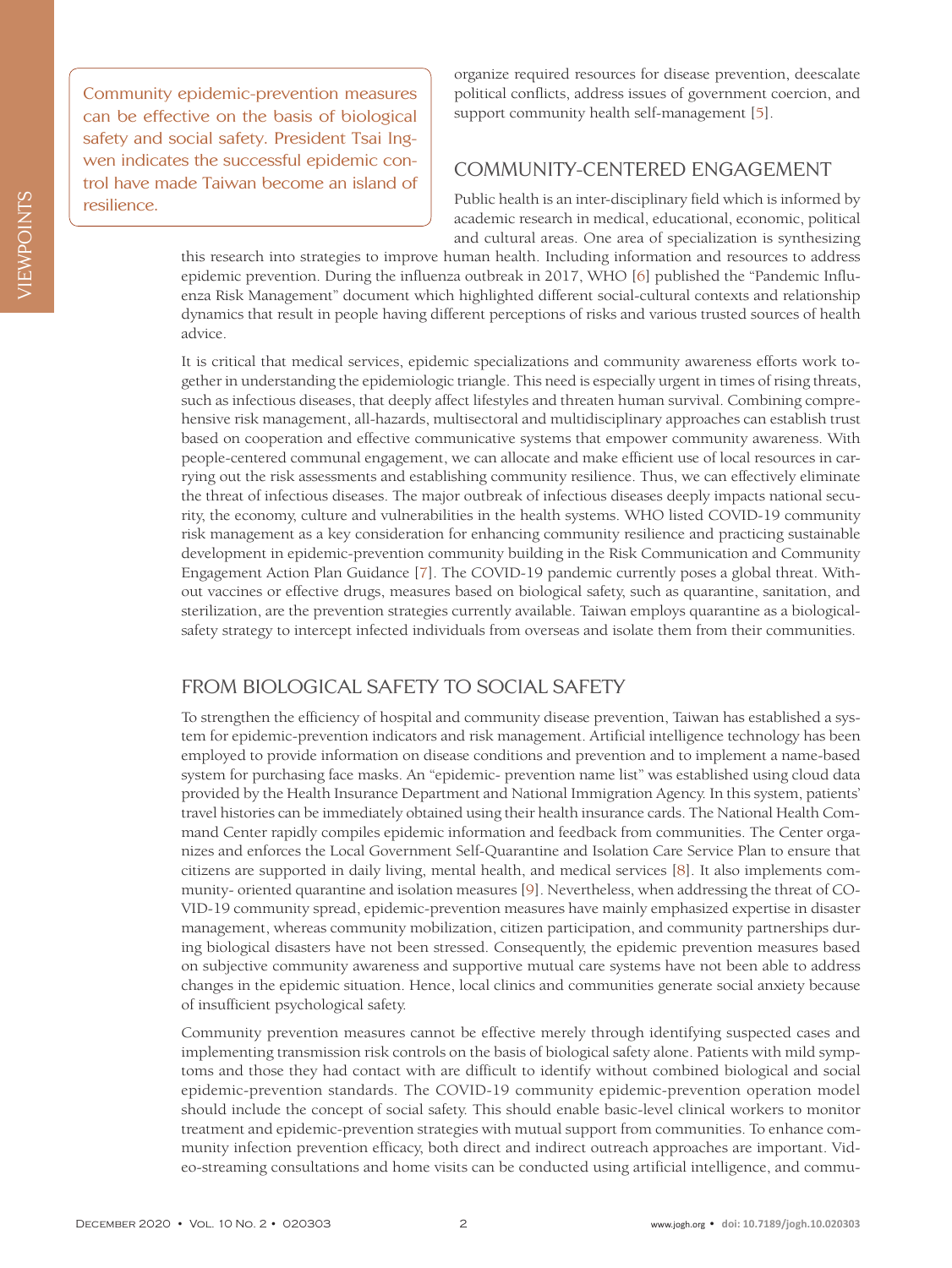

**Photo: Social-safety quarantine in Taiwan.**

nity epidemic-prevention information. Smart heath equipment can be provided using cloud data platforms. Local community clinics are the foundation of the community epidemic-prevention system, Accordingly, when responding to a COVID-19 biological disaster community clinics should have a central role in identifying, treating, and maintaining citizens' health. Biological safety is directly connected to mental and social safety. Biological safety performance indicators can be used by local clinics and community networks to enhance strategies for outbreak prevention and maintaining daily living safety.

## **CONCLUSION**

The leadership of President Tsai Ing-wen of Taiwan was featured in TIME Magazine [\[10\]](#page-3-3) regarding how Taiwan prevented a major outbreak and how Taiwan responded to the various challenges. She views COVID-19 as a global disaster that requires a global prevention plan. Health safety is foundational to every country's safety. In times of crisis, only the unity of the people will enable us to meet such challenges. Cooperation is in the nature of Taiwanese people. Thus, the government and non-governmental organizations can establish an equitable and trusted partnership, enabling the collaborative efforts of the medical network, public health systems and

communities. Only with all people working together, following the lead of the medical experts, in partnership with each community, can we tackle this pandemic and enable Taiwan to become an island of resilience.

**Acknowledgements:** The authors like to thank the Ministry of Science and Technology, the Ministry of Health and Welfare of Taiwan for funding interdisciplinary research team.

**Funding**: This integrated study is supported by funding from Ministry of Science and Technology of Taiwan. VS has led the MOST 3 years integrated project, included 3 subprojects, (MOST 104~106-2625-M-017-001), AL has led an ongoing project, included 4 subprojects, (MOST  $107 \sim 110-2625$ -M-037-001), CC is the primary investigator, JH and VS are the co-investigators, (MOST 107~110-2625-M-280-002), FC is the primary investigator of this MOST study, (MOST 107~110-2625-M-280-001), VS and AL are also supported by the Ministry of Health and Welfare is gratefully acknowledged.

**Authorship contributions:** The authors are the investigators with overall responsibility for the projects, and provided comments to the submitted and revised manuscript.

**Competing interests:** The authors completed the ICMJE Unified Competing Interest form (available upon request from the corresponding author), and declare no further conflicts of interest.

REFERENCES

REFERENCES

- <span id="page-2-0"></span>1 Lo H-WA, Chen C-C, Huang FH-C, Chang H-T. A comparison of post-traumatic stress symptoms in Chi-Chi earthquake and Morakot flood survivors. Taiwanese J Psychiatry. 2012;25:167-79.
- <span id="page-2-1"></span>2 Cheng KY. Behind WHO's Wuhan Coronavirus controversy: epidemic politics and the Black Hole Effect, 2020. Available: https://english.cw.com.tw/article/article.action?id=2649. Accessed: 16 May 2020.
- <span id="page-2-2"></span>3 World Health Organization. Coronavirus disease 2019 (COVID-19) Situation Report-51, 2020. Available: [https://www.](https://www.who.int/docs/default-source/coronaviruse/situation-reports/20200311-sitrep-51-covid-19.pdf?sfvrsn=1ba62e57_10) [who.int/docs/default-source/coronaviruse/situation-reports/20200311-sitrep-51-covid-19.pdf?sfvrsn=1ba62e57\\_10.](https://www.who.int/docs/default-source/coronaviruse/situation-reports/20200311-sitrep-51-covid-19.pdf?sfvrsn=1ba62e57_10) Accessed: 19 May 2020.
- <span id="page-2-3"></span>4 World Health Organization. Coronavirus disease 2019 (COVID-19) Situation Report -57, 2020. Available: [https://www.](https://www.who.int/publications-detail/risk-communication-and-community-engagement-(rcce)-action-plan-guidance) [who.int/publications-detail/risk-communication-and-community-engagement-\(rcce\)-action-plan-guidance](https://www.who.int/publications-detail/risk-communication-and-community-engagement-(rcce)-action-plan-guidance). Accessed: 19 May 2020.
- <span id="page-2-4"></span>5 Gostin LO, Hodge JG. US emergency legal responses to Novel Coronavirus: balancing public health and civil liberties. JAMA. 2020;323:1131-2. Medline:32207808 doi:10.1001/jama.2020.2025
- <span id="page-2-5"></span>6 World Health Organization. Pandemic Influenza Risk Management: A WHO guide to inform & harmonize national & international pandemic preparedness and response. Available: [https://www.who.int/influenza/preparedness/pandemic/](https://www.who.int/influenza/preparedness/pandemic/influenza_risk_management/en/) [influenza\\_risk\\_management/en/](https://www.who.int/influenza/preparedness/pandemic/influenza_risk_management/en/). Accessed: 22 May 2020.